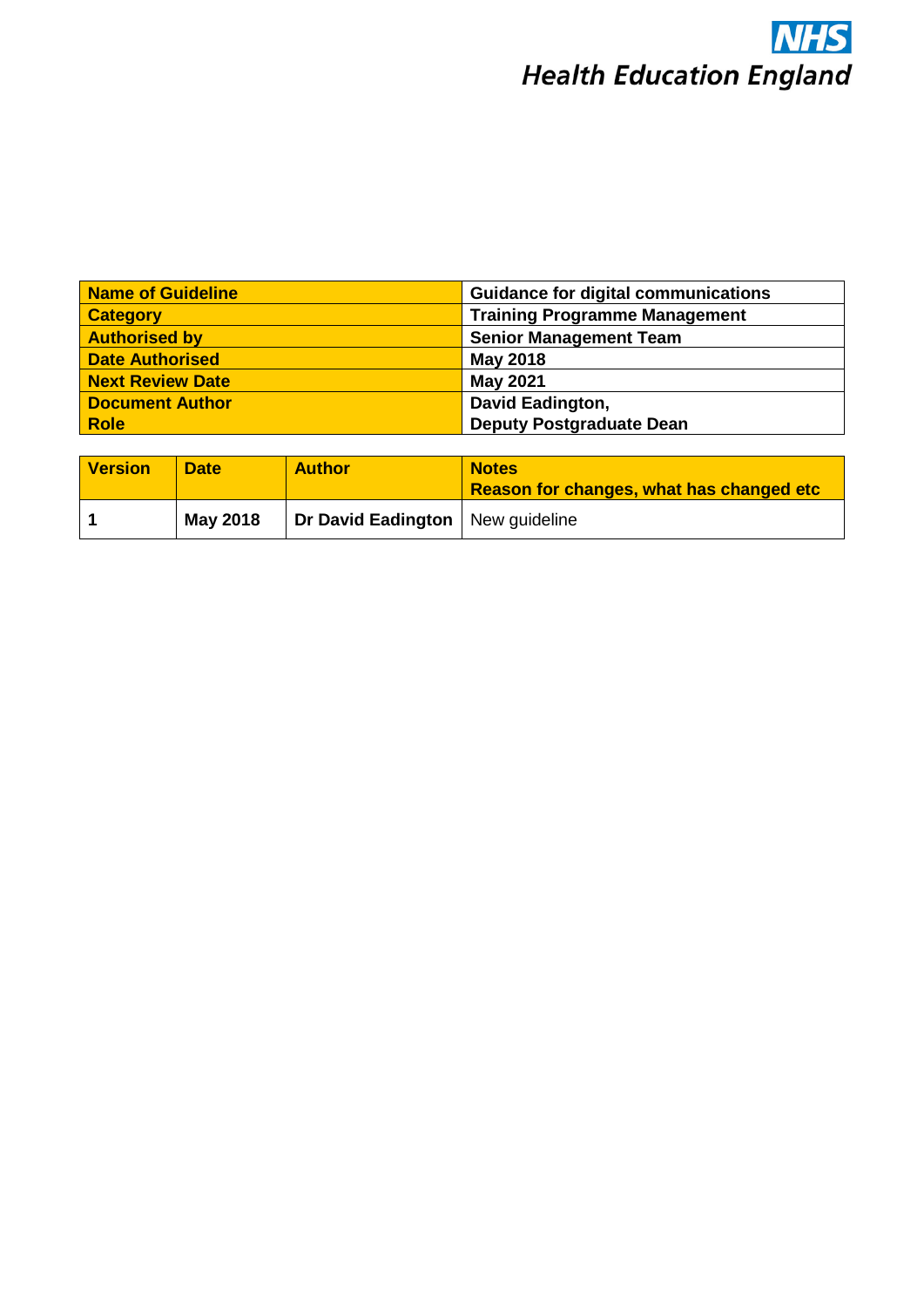## **Health Education England**

#### **Section 1: Introduction**

Email and social media have replaced the postal service and the text message has replaced the telephone call as the dominant modes of day to day communication. There are both positive and negative effects of these changes. This short guidance is written to remind faculty and trainees of some of the pitfalls that can easily occur when communicating with colleagues and trainees.

#### **Section 2: Email**

Emails can be written particularly from the stance of sharing concerns about a trainee, or giving negative feedback – when it is easy to unintentionally complicate a situation by the careless use of even a single word. The 2017 GMC National Training Survey highlighted that feedback in general was often poorly rated by trainees in Yorkshire and Humber – many of our Trusts were pink or red flagged on the national comparison chart, indicating a development need. There is ample material on verbal feedback in the HEE Educational Supervisor online training module, and it is always discussed at faculty update sessions.

The communication in a personal interaction is nuanced by non-verbal prompts and cues which most people recognise consciously or unconsciously – a subtlety which is completely absent in emails. People who know each other well can overcome this barrier – mainly by brevity and mutual clarity - but for everyone else it becomes more likely that something written down can be misunderstood by someone or could be expressed in a way which they find difficult to understand or even offensive. This can be done with one miss-placed word or comma.

A "Reply All" can often mean that people who may have been commented on in an e mail will eventually read this through future trails, although this may be unintentional in the first instance.

Therefore, always write with professionalism when commenting on others and with the thought that the content WILL be read by all eventually. How will they feel when reading it? Staying away from an over emotional format and sticking to factual content will protect the writer once an email is shared.

There is an important Equality and Diversity aspect to this; the Equality Act stresses that we all have a duty to treat everyone fairly and in the same way, and difference in many characteristics introduces additional risks to how we communicate in writing.

A few points to consider when composing an email;

#### **1. Everyone will see it, eventually.**

Once there are emails circulating about training concerns the Programme Support staff have a default instruction to include those on the trainee file held by HEE. Any trainee can request the contents of their file under a Subject Access Request, this includes all available emails in the server or the archive, and HEE will always supply everything available - the rare exclusion criteria that allow non-disclosure hardly ever apply to trainee materials. It is very easy to write and send something which in retrospect you might regret.

#### **2. Who do you share it with?**

Inclusive address lists reflect our desire to keep everyone in the loop, but multiply the potential for confusion, and many colleagues are irritated by 'Reply All' trails in which they have no direct interest.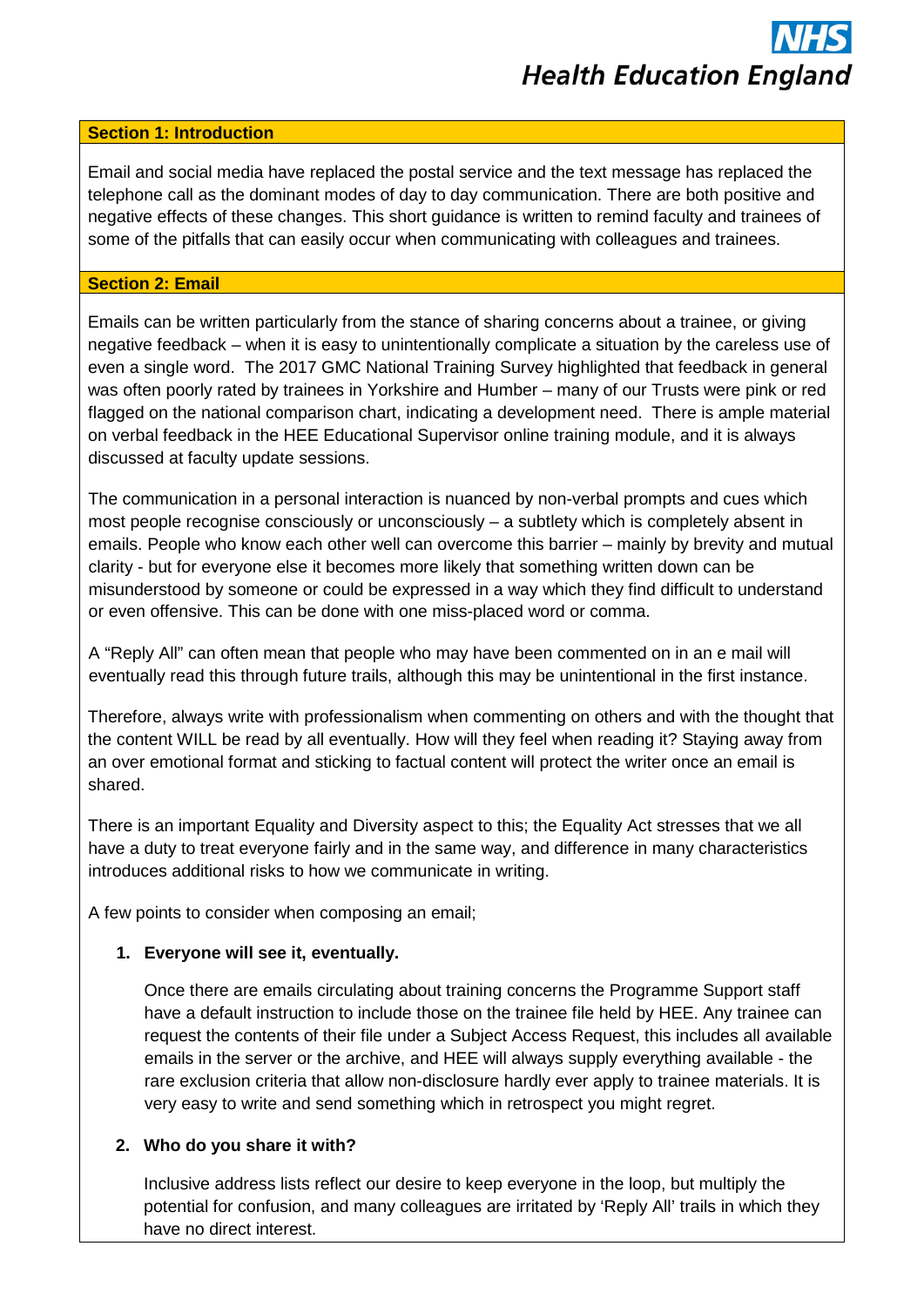# **Health Education England**

It also raises the question of how the concerns should be shared with the trainee. The initial airing of concerns with a trainee should always be managed with a face to face meeting, but once the situation is declared (paragraph 1 above), means that there is no logical reason not to share further emails with the trainee. The Gold Guide highlights that trainees should not be surprised by progression decisions, and full information ensures this.

If trainers are not comfortable to share email content with the trainee, it raises the question 'Why?'. We are often uncomfortable giving negative feedback, but most trainees do want more feedback, and given in a way that helps them overcome problems or shortcomings. There will be some situations where you should not include the trainee, such as during prolonged sick leave or to protect confidentiality, but it is always worth asking yourself 'why should the trainee not read this?' before completing the distribution list, even if you do choose to leave them off it.

- 3. **What you write, and how, is coloured by everything you know about a situation (or think you know) –** but readers will not all have the same context and will interpret content in their own way. They may read it differently to how you thought you were writing it, creating unintended 'Chinese Whispers'.
- 4. **Long email trails become confusing** different people reply at different times, crossover is common, and the initial message(s) becomes diluted or distorted.
- **5. Complex subjects need a verbal conversation;** email can be effective to summarise the action points of a complex discussion – but it is much less likely to be the best way to conduct the discussion. If a topic is not clearly sorted out after two or three exchanges, it probably needs a phone call. Feedback is a good example.
	- Does this need to be done verbally to allow the non-verbal nuances to help with the communication?
	- Is an email appropriate to get this message across accurately?
- **6. Avoid attempting humour;** it may seem like a pleasant way to lighten the tone of negative feedback, but the recipients may not understand it, or find it funny, and the trainee will not welcome the subject being portrayed as amusing.
- **7. Read it twice, at least, before you press send;** impulsive or emotional responses are very likely to contain things that you would choose not to include after a period of reflection. Software can delay 'send' for a few seconds, but it is much better to impose this discipline on yourself, not be reliant on the electronics.

#### **Example**

#### **1st email.**

*Hi Dr John (CS and Consultant on the ward) I will not be into today due to my previous problems. Bw Simon (CT1)*

cc. TPD and Med Ed department

**2nd email.** Dr John forwards 1st email "Forward" *all ward staff FYI*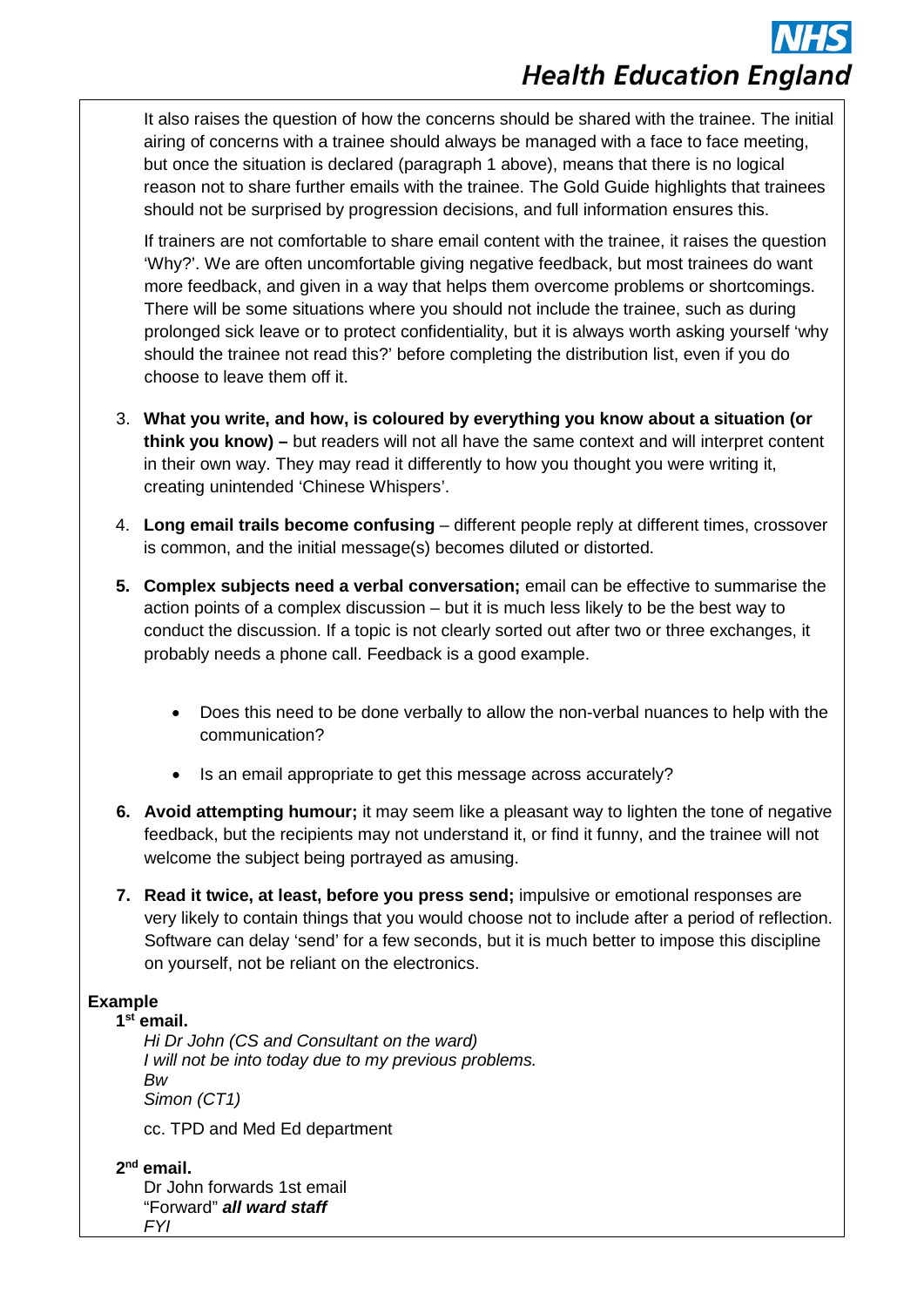## **Health Education England**

*We will be short staffed today due to long term sickness. So let's help each other out. Regards Dr John*

Forwarded to ward Manager (but all copied in including TPD and Med Ed still live)

#### **3rd email**

*Hi Pete (cc TPD and Clinical Director) Sue's not in again with same old story. LOL. Can we get some cover as this only leaves us with Dr Anne (FY1?). Which is disastrous! Best wishes Dr John*

#### **What are the concerns?**

- 1. Everyone now thinks they know that Simon has a recurring problem why did they need to know?
- 2. It is actually Sue that is off work today, NOT Simon. His reason for not coming in was that he was covering Sue's ward to help out – which has happened before. But the trail leaves everyone associating Simon with recurring sickness absence.
- 3. Nobody needed to know either that it was Sue that was absent. The need to cover a gap would have been enough to get an appropriate response.
- 4. Emotional leakage (LOL) arises because someone feels stressed trying to manage a team, and has implied to everyone in the team that Sue may be a malingerer.
- 5. "The same old story" is that Sue has gone to the Court of Protection to represent the team in a complex case; she is not off sick either. The 'story' was the pressure caused by the difficult case that the team were dealing with, and that Sue was helping the team cope with. For confidentiality reasons not all the team are aware of this.
- 6. Finally, how would Anne (a FY1 trainee, though Dr John is not fully familiar with who his new team member is), who is new to the speciality and possibly wanting to pursue it as a career, feel about the final comment?

"Does Dr John really think I'm a disaster?"

Her confidence may be at risk, and possibly her specialty choice.

#### **Section 3: Social Media**

Social media are ubiquitous, are growing in scale and complexity all the time, and their advantages and disadvantages are continually changing. There is abundant guidance on using them responsibly, and both the GMC and the BMA have issued guidance (links below). You are advised to read this carefully.

Trainers and trainees should always consider whether anything posted online could compromise your professionalism or your reputation. You should also consider who and what you associate yourself with online, and what the implications of acknowledging someone else's post might be. Doctors face particular risks around confidentiality, consent, bullying and undermining, and relationships with patients – and many more.